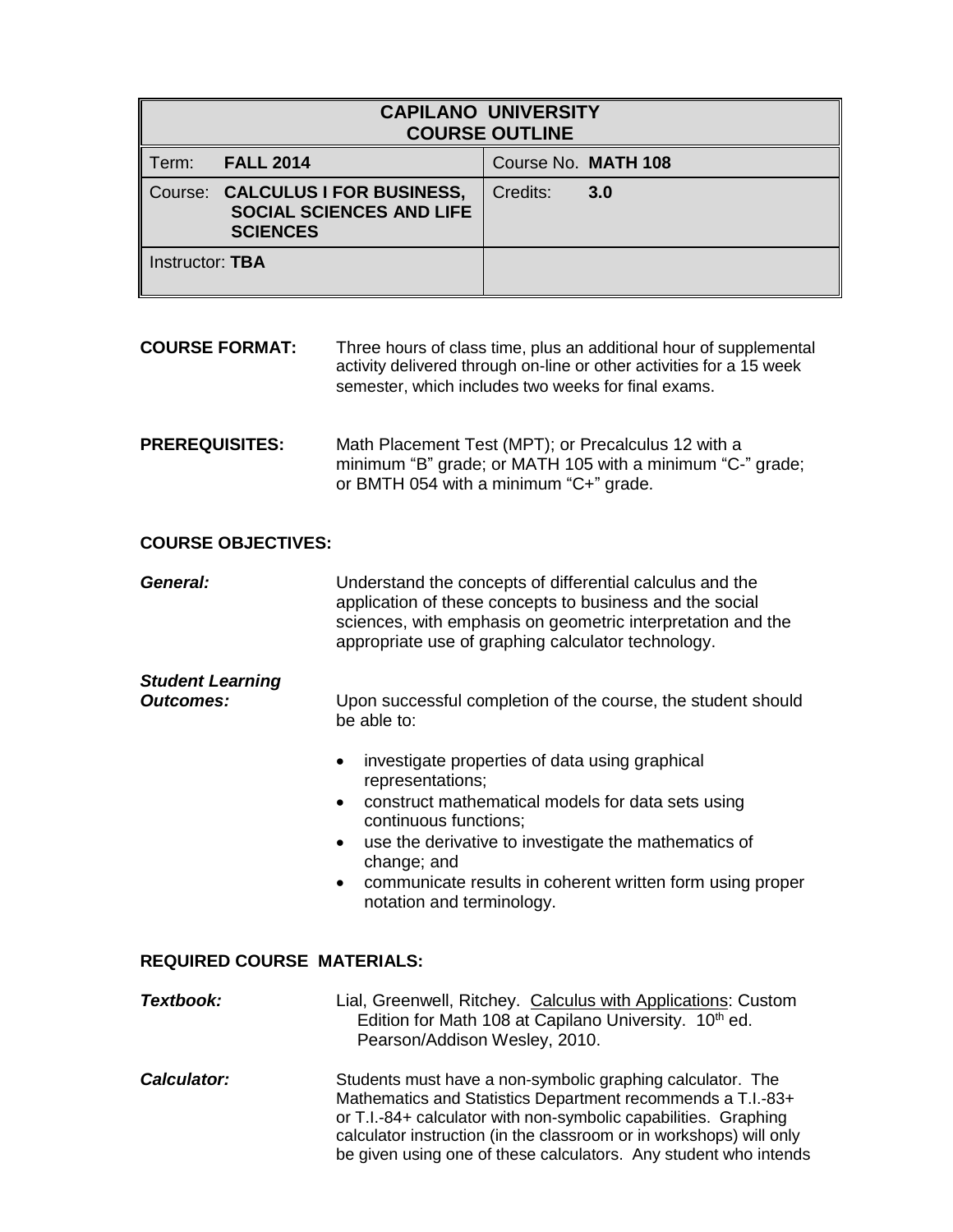to use any other calculator must have it approved by his/her instructor at the start of the semester. For more detailed information on graphing calculators go to: <http://www.capilanou.ca/math/Graphing-Calculator-Policies/>

**Class Notes:** Available for purchase in the Bookstore.

#### **RECOMMENDED COURSE SUPPLEMENTS:**

| <b>Exam Booklet:</b> | Practice exams and solutions from previous terms (available |
|----------------------|-------------------------------------------------------------|
|                      | for purchase from Bookstore).                               |
|                      |                                                             |

*Reference Texts:* Available in the Math Learning Centre (BR289).

### **COURSE CONTENT:**

|                                                           | <b>Text</b>      | <b>Weeks</b> |
|-----------------------------------------------------------|------------------|--------------|
| <b>Topics</b>                                             | <b>Reference</b> | (approx.)    |
| Basic Functions and Graphs; Modeling in Business - cost,  | 1.1, 1.2         | 2.0          |
| revenue, profit, supply & demand, equilibrium, break-even | Ch. 2 &          |              |
| analysis; Models from Data - Exponential, Logistic,       | supplement       |              |
| Polynomial and Sine.                                      |                  |              |
| Limits, Continuity, Intermediate Value Theorem, Average   | Ch.3             | 3.0          |
| Rate of Change, Instantaneous Rate of Change, Tangent     |                  |              |
| Line, Derivative, Percentage Change, Determining Slopes   |                  |              |
| Numerically and Algebraically, Drawing Slope Graphs.      |                  |              |
| Simple Derivative Rules, Power Rule, Sum Rule, Chain      | Ch.4             | 2.0          |
| Rule, Product Rule, Quotient Rule, Logarithmic and        | 13.1,13.2        |              |
| Exponential Derivatives, Trigonometric Derivatives.       |                  |              |
| Increasing/Decreasing Functions, Inflection Points,       | Ch.5             | 1.5          |
| Concavity, Relative Extrema, Curve Sketching.             |                  |              |
| Absolute Extrema, Optimization, Implicit Differentiation, | Ch.6             | 3.0          |
| Related Rates, Differentials and Linear Approximation.    |                  |              |
| Newton's Method                                           | 12.6             | 0.5          |
|                                                           |                  |              |

#### **EVALUATION PROFILE:**

Final grades for the course will be computed based on the following schedule:

| <b>Term Work</b>      | *55%   |
|-----------------------|--------|
| l Final Exam          | $*35%$ |
| l Personal Evaluation | 10%    |
| I TOTAL               | 100%   |

If the percentage achieved on the Final Exam is higher than the percentage achieved on the Term Work component, then the Final Exam weight will be increased to 55% and the Term Work will be decreased to 35%.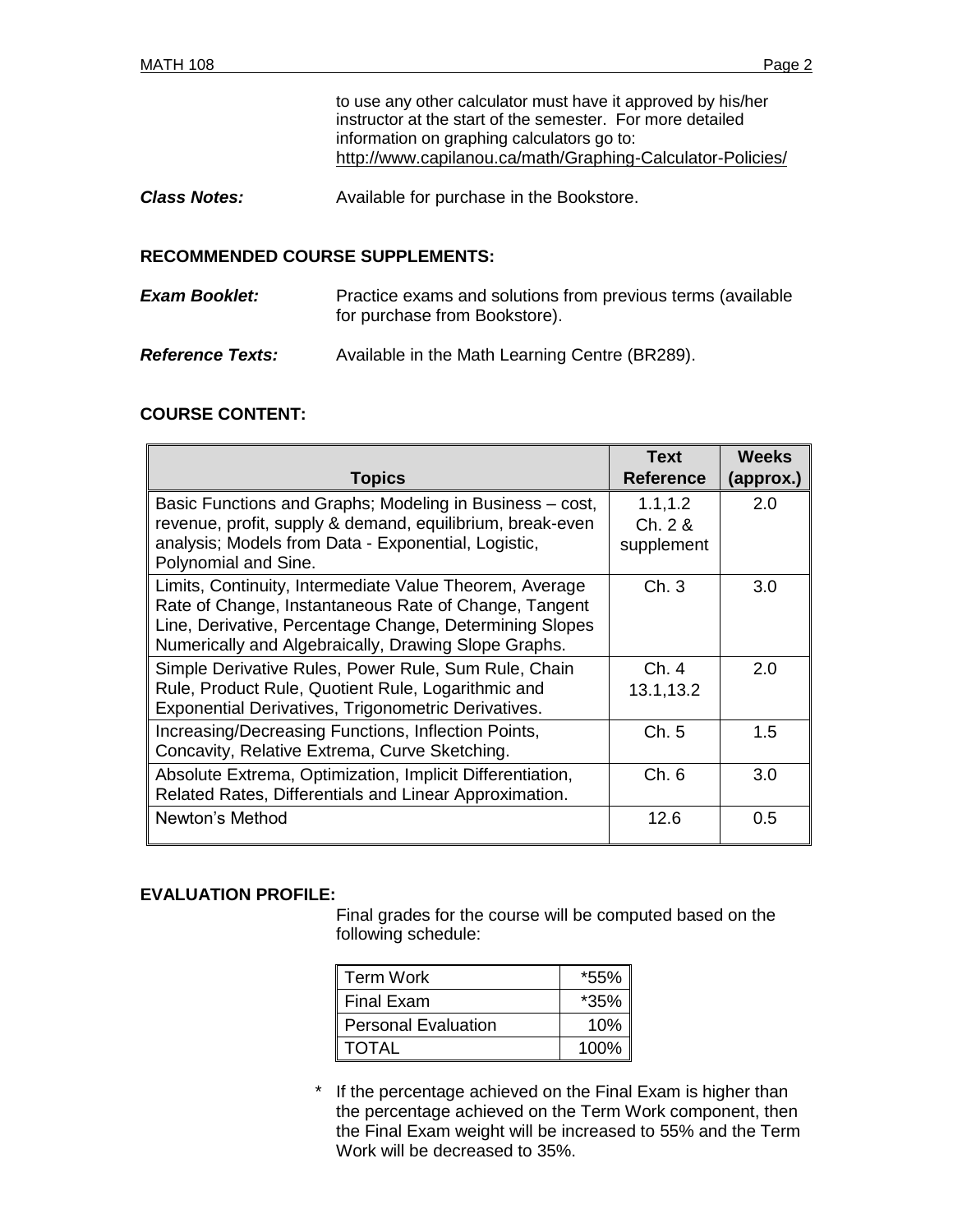Term work will consist of tests, quizzes and/or assignments. While the weighting of individual tests, etc. is at the discretion of the instructor, no single test will exceed 25% of the final total. The weight of tests, quizzes and assignments will be announced in class in advance.

#### **PERSONAL EVALUATION:**

In the absence of exceptional circumstances, which are at the instructor's discretion, the personal evaluation component of the final grade will be pro-rated to the rest of the grade. For example, a 10% personal evaluation component would be determined by dividing the remaining mark out of 90 by 9. The most common circumstance justifying an increased personal evaluation mark is a student's improved performance in the final examination relative to the term work, which the instructor feels justifies an elevated letter grade.

#### **SUPPLEMENTAL 4 TH HOUR ACTIVITY:**

Each section has, in addition to the 3 hours of scheduled classroom time per week, a supplemental activity. This activity might be a scheduled tutorial or lab, an on-line activity, a group meeting, or some other activity as indicated by your instructor. Students are expected to participate in this additional activity. If this is not possible, students should consult their instructor to determine how this missed activity can be completed. It is in the student's best interest to ensure that any missed course activity is completed.

#### **GRADING PROFILE:** Letter grades will be assigned according to the following guidelines:

| A+ 90 - 100%   B+ 77 - 79%   C+ 67 - 69%   D 50 - 59% |  |  |
|-------------------------------------------------------|--|--|
| A 85 - 89%   B 73 - 76%   C 63 - 66%   F 0 - 49%      |  |  |
| A-80-84% B-70-72% C-60-62%                            |  |  |

Students should refer to the University Calendar for the effect of the above grades on grade point average.

**TESTS:** Dates for tests will be announced beforehand in class.

**HOMEWORK:** It is expected that students spend at least 8 hours per week doing course work outside of class time.

**ASSIGNMENTS:** Assignments are due at the beginning of class, unless otherwise announced. Late assignments may receive a grade of zero.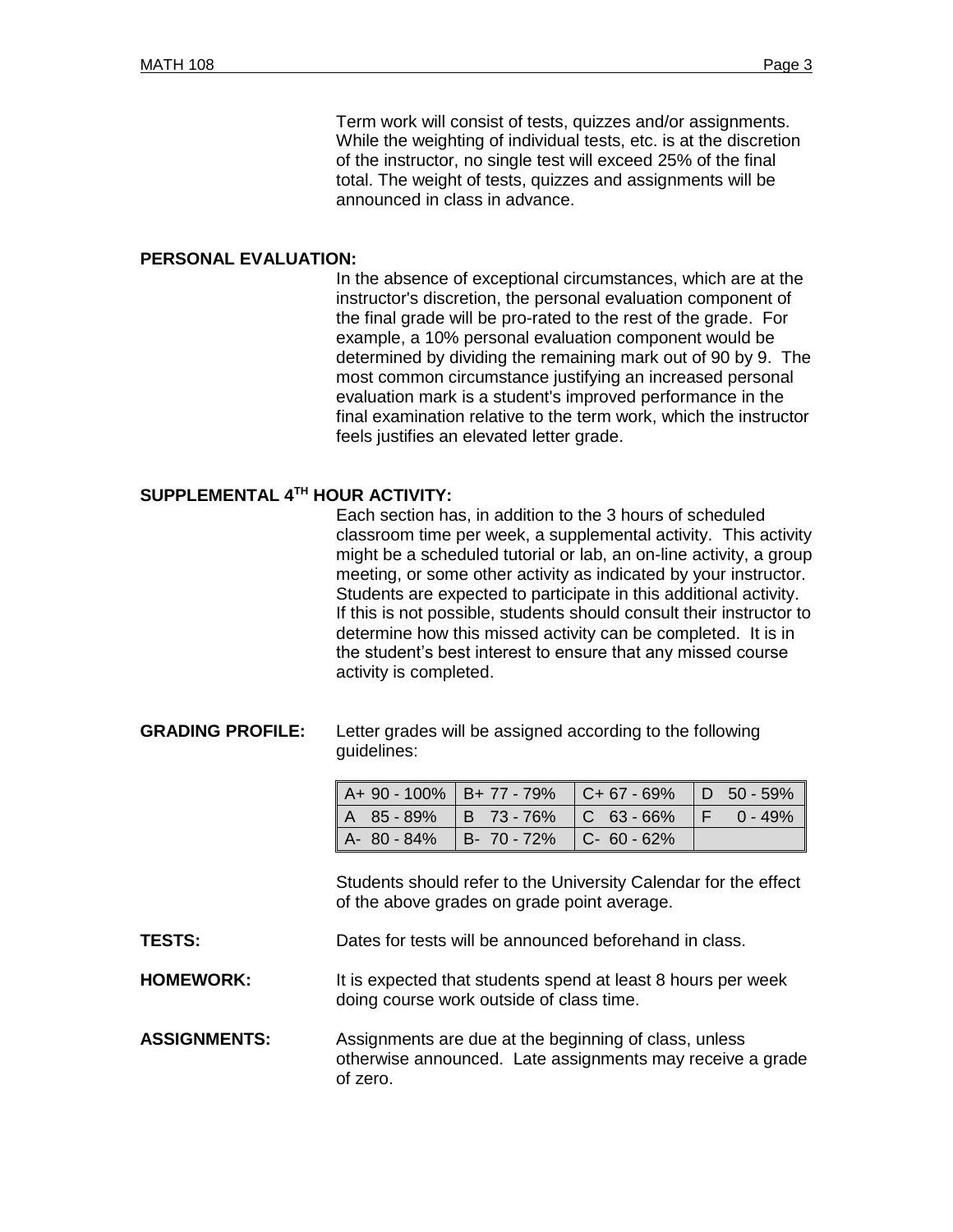## **OPERATIONAL DETAILS:**

| <b>University Policies:</b> | Capilano University has policies on Academic Appeals         |
|-----------------------------|--------------------------------------------------------------|
|                             | (including appeal of final grade), Student Conduct, Cheating |
|                             | and Plagiarism, Academic Probation and other education       |
|                             | issues. These and other policies are available on the        |
|                             | University website.                                          |

- Attendance: Regular attendance is essential. If classes are missed, it is the student's responsibility to become aware of all information given out in the classes or tutorials, including times of examinations and assignment deadlines.
- *Missed Exams:* Normally, a score of zero will be given for a missed exam, test, quiz, lab, etc. In some exceptional situations, the student will be permitted to write a make-up test, defer the lab to a later date or to replace the score by other marks.

The situations in which a score of zero may be avoided are those for which the student meets **all** of the following conditions:

- 1. Circumstances clearly beyond the control of the student caused the exam, test, quiz, lab, etc. to be missed. Such circumstances include serious illness or injury, or death of close family member. They do **NOT** include forgetting about the test, lack of preparation for the test, work-related or social obligations.
- 2. The student has notified the instructor (or the Pure and Applied Science office staff, if the instructor is not available) about the missed exam, test, quiz, lab, etc. Such notification **MUST** occur in advance, if possible, or at the latest, on the day of the exam, test, quiz, lab, etc.
- 3. Proof of the circumstances is provided. Proper proof of illness or injury requires a medical certificate from a doctor, who may also be consulted.
- 4. The student has been fully participating in the course up until the circumstances that prevented the writing of the exam, test, quiz, lab, etc. **Fully participating means attending almost all of the classes and turning in almost all assignments in the course.**

The options offered to the student who meets the four conditions are decided by the instructor. They will not necessarily meet the convenience of the student.

*Final Exam Period:* Students should note that the final exam period is from **TBA** and that they can expect to write exams at any time during this period. Individual exam times will not normally be rescheduled because of holidays, work, or other commitments. While efforts are made to spread exams throughout the exam period,